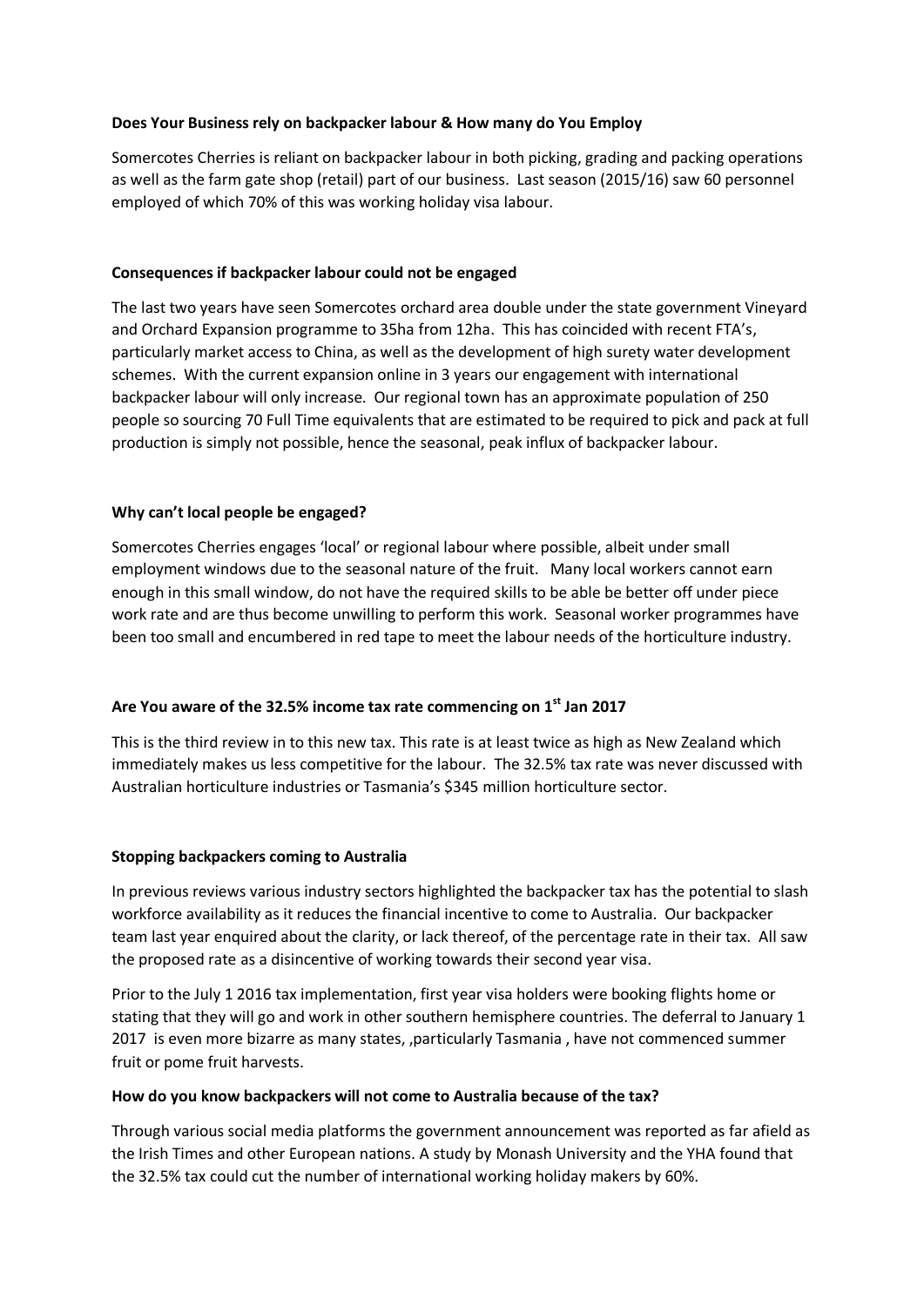The survey was conducted in North Queensland and Melbourne, and also showed 57% of working holiday makers said they spend less time travelling in Australia and 69% would spend less on tours.

The survey conducted through the NFF of 1434 people found that:

52% had decided not to stay working in Australia after July 1 2016 because of the change and 84% had heard backpackers changing their plans about coming to Australia.

## **What do you believe is a reasonable rate for backpackers**

Along with the position taken by Fruit Growers Tasmania and many others, all agree that backpackers should pay their fair share.

While the proposed 32.5% is too high a revenue neutral rate at 19.5% as proposed by former Senator Colbeck would be seen as appropriate and fair. This rate, through this enquiry, found the government could recoup \$360 million over 4 years based on existing backpacker numbers. This proposal also highlighted a higher tax on backpackers superannuation ?

## General Points Summary

Currently the Backpacker Tax is a proposed New Tax which will have serious consequences for rural and regional Australia. Given there hasn't been any modelling undertaken by respective Commonwealth agencies,the outcomes and impacts can't be defined. Worst this policy is at crosspurposes and incongruent.

- Although the government suggests the backpacker tax will boost public coffers by \$ 540 million, this modelling relies on the number of backpackers being unchanged ?
- Is the boost to the budget bottom line likely given that young people in Europe, America and Asia will be far less likely to choose Australia as their destination if earning potential is reduced in comparison to other destinations ?
- Where is the sense ( incongruence) on the one hand the Federal Govt. is enticing backpackers to work in regional Australia with the reward of a second year visa if they work 88 days in a horticulture job and on the otherhand is discouraging backpackers from working in these jobs by imposing a 32.5 per cent New tax. ?
- Not having enough backpackers could stymie the \$10 billion horticulture industry from becoming a \$30 billion industry by 2030 ?
- What is the modelling / possibility the backpacker tax will provide a substantial boost to illegal work and accept cash in hand payments and potential to put backpackers in vulnerable positions in the Australian labour market. ?
- There is a strong belief by growers in horticulture and in other sectors that the backpacker tax points to a possible deeper issue that a labour shortage exists.? Our 457 visa program is restricted to highly skilled workers and our temporary labour migration program is about "skill shortages" rather than "labour shortages". ?